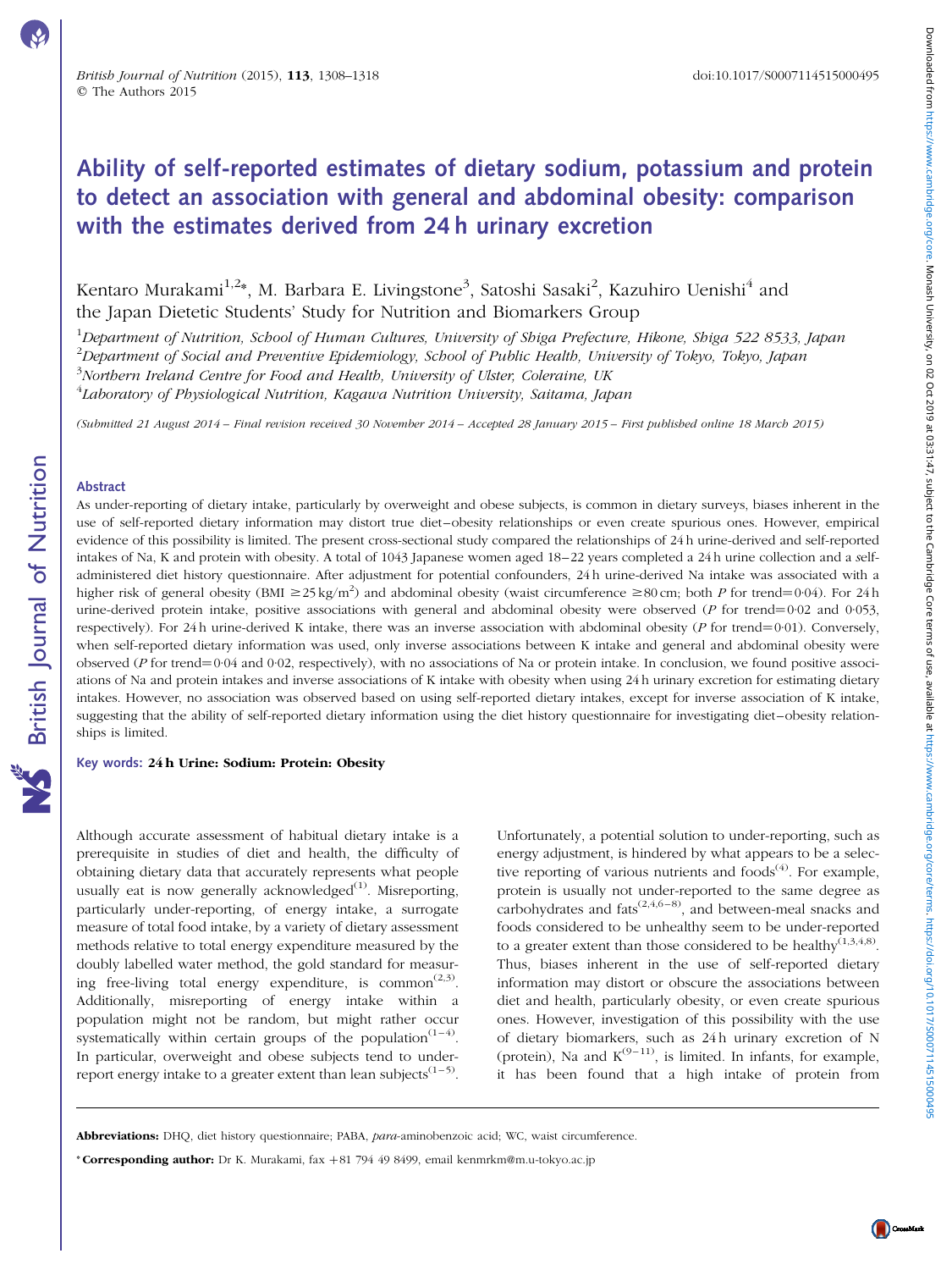complementary feeding is associated with a higher risk of developing obesity, possibly because of the interplay with insulin-like growth factor- $1^{(12)}$ . Such mechanisms could contribute to gain in fat mass with greater habitual protein intake in adults $^{(13)}$ . In a small study in middle-aged men and women in Denmark, both protein intake estimated from 24 h urinary N excretion and self-reported protein intake were associated with greater weight gain after 6 years<sup> $(13)$ </sup>. However, the authors did not examine other nutrients including Na and  $K^{(13)}$ , whose effect on obesity are now being investigated<sup>(14–20)</sup>. For Na, a mechanism not triggered by increased energy intake has been proposed by an animal study, where a high consumption of salt contributed to development of obesity among  $\text{rats}^{(21)}$ . The increase in adipose tissue mass is suggested to be caused by an increased capacity to incorporate glucose into lipids, and a higher lipogenic enzymatic activity may have promoted adipocyte hypertrophy and then excessive fat accumulation<sup>(21)</sup>. A higher intake of K may also be associated with a lower risk of obesity mainly due to higher intakes of fruits and vegetables, the major sources of  $K^{(22)}$ , although the effect of fruits and vegetables on obesity is controversial<sup>(23)</sup>. A very limited number of studies have shown associations between either self-reported or 24 h urine-derived intakes of Na and K with body fatness measures; however, no investigation has been done on the basis of using both self-reported and 24 h urine-derived estimates simultaneously $(14-20)$ .

Therefore, using 24h urinary excretions of Na, K and N (protein) as established quantitative biomarkers of intakes of these nutrients<sup> $(9-11)$ </sup>, we compared the relationships of 24 h urine-derived and self-reported intakes of Na, K and protein with general and abdominal obesity in a relatively large sample of young Japanese women. We hypothesised that the expected associations of Na, K and protein intakes with obesity are observed only when using 24h urinary excretion for estimating dietary intakes, but not based on using self-reported dietary intakes, because of obesity-related biases in self-reported dietary information.

# Subjects and methods

# Study population

The present cross-sectional study was based on a survey conducted from February to March 2006 and from January to March 2007 among female dietetic students from fifteen higher-education institutions in Japan. Details of the study design and survey procedure have been described elsewhere<sup>(22,24,25)</sup>. Of the 1176 Japanese women who took part in the survey (response rate 56 %), 1105 conducted the 24 h urine collection. For the analysis, we selected women aged  $18-22$  years  $(n 1083)$ . We then excluded those with missing information on the variables used  $(n, 5)$ . We further excluded those whose 24 h urine collection was considered incomplete  $(n 35)$ , as assessed using the information on urinary creatinine excretion and body weight based on a strategy proposed by Knuiman et al.<sup>(26)</sup>. This creatinine-based strategy has been validated against the para-aminobenzoic acid (PABA) check method in a subsample  $(n 654)$  of the present subjects (% of subjects having incomplete urine collection 5·5 %; sensitivity 0.47; specificity 0.99; % of subjects misclassified  $4\%$ <sup>(24)</sup>. Since exclusion of underweight subjects (BMI <  $18.5 \text{ kg/m}^2$ ,  $n$  118)<sup>(27)</sup> did not alter the findings of the present study (data not shown), these subjects were also included in the analysis, giving a final sample size of 1043 women.

The present study was conducted according to the guidelines laid down in the Declaration of Helsinki, and all procedures involving human subjects were approved by the ethics committee of the National Institute of Health and Nutrition, Japan. Written informed consent was obtained from each subject and also from a parent/guardian for subjects  $<$  20 years old.

# Anthropometric measurements

Body height (to the nearest 0·1 cm) and weight (to the nearest 0·1 kg) were measured while subjects were wearing lightweight indoor clothes only, without shoes. BMI  $(kg/m<sup>2</sup>)$ was calculated as weight (in kg) divided by height (in m) squared. Waist circumference (WC) was measured at the level of the umbilicus (to the nearest 0·1 cm) at the end of a normal respiration while the subject was standing erect and with the arms at the side and the feet together. General obesity was defined as BMI  $\geq$ 25 kg/m<sup>2</sup> while abdominal obesity was defined as WC  $\geq$ 80 cm, based on cut-off points for Asian women according to the  $WHO^{(27)}$ .

# 24 h Urine-derived dietary intake

A single 24 h urine sample was collected from each subject. A detailed description of the 24 h urine collection procedure has been published elsewhere<sup>(22,24,25)</sup>. Briefly, subjects were asked to collect all urine voided during a 24 h period, and to record the time of the start and end of the collection period, and the estimated volume of any missing urine specimens. The 24h urine volume was adjusted by selfreported collection time (calculated from the self-reported time of the start and end of the collection period) and missing urine volume. This adjustment strategy has been validated using the PABA check method in a subsample  $(n 654)$  of the present subjects<sup> $(24)$ </sup>. All urine samples taken over the 24 h period were carefully mixed, and several aliquots were taken and transported at  $-20^{\circ}$ C to a laboratory (SRL, Inc. in 2006 and Mitsubishi Kagaku Bio-Clinical Laboratories, Inc. in 2007). In accordance with the standard procedure at each laboratory, urea N concentrations were measured using the enzymatic assay method, Na and K concentrations using the ion-selective electrode method and creatinine concentrations using the enzymatic assay method.

Total 24 h urinary excretion was calculated by multiplying the measured concentration by the (adjusted) volume of 24 h urine. To estimate 24 h urine-derived intake of protein, urea N content in urine was multiplied by 9·08, assuming that urea N is in constant proportion  $(85\%)$  to total urinary  $N^{(9)}$ , that 81% of ingested N is excreted through the urine<sup>(9)</sup> and that N constitutes 16 % of protein. The 24 h urine-derived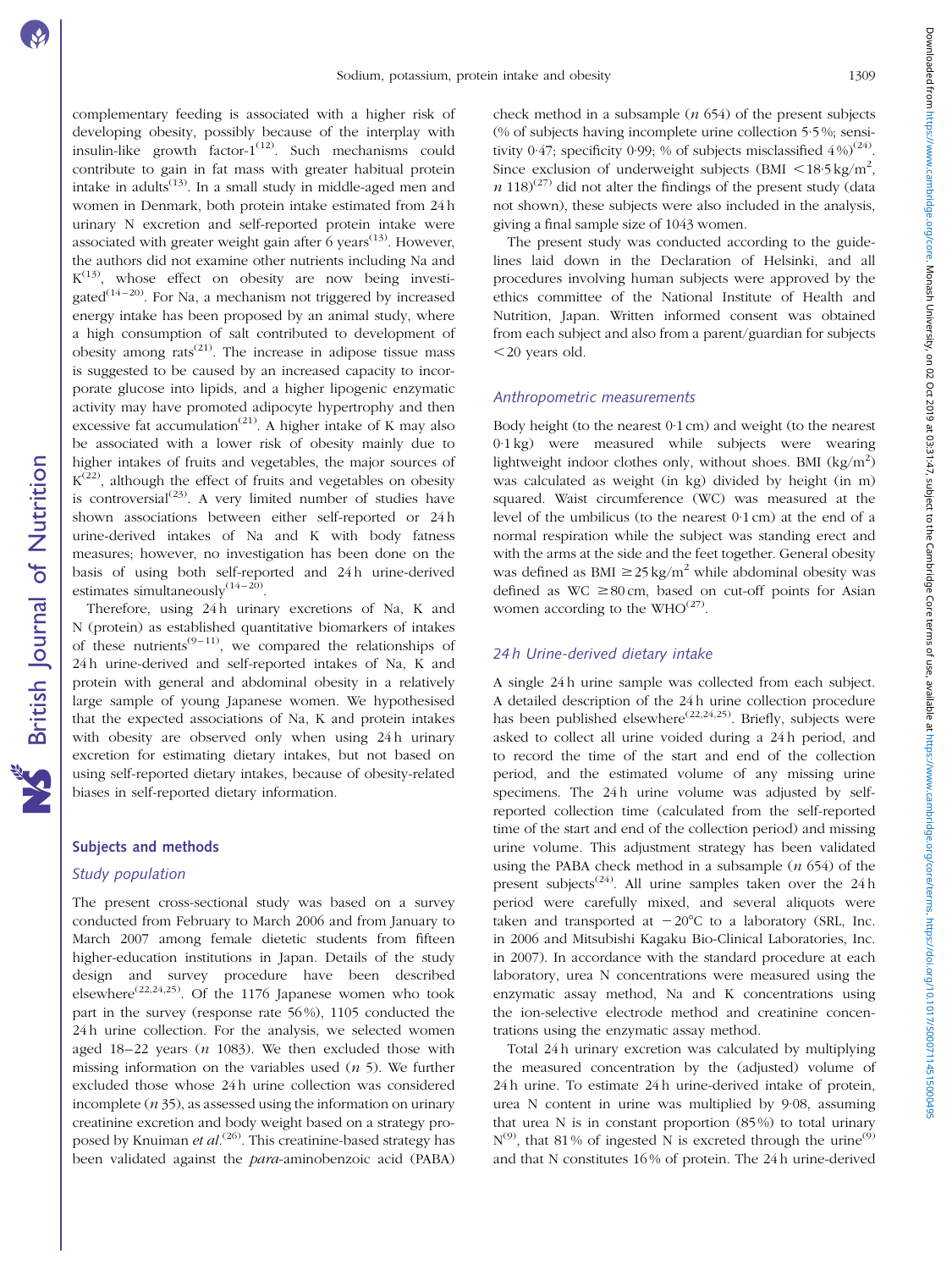intakes of Na and K were, respectively, estimated as Na content in urine divided by 0·86 (assuming that 86 % of ingested Na is excreted through the urine) $(10)$  and K content in urine divided by 0·77 (assuming that 77 % of ingested K is excreted through the urine) $(11)$ . Energy adjustment based on the density method (% of energy for protein and mg/4184 kJ for Na and K) was made using estimated energy requirement (i.e. total energy expenditure during weight stability), which was calculated with the use of sex- and age-specific equation published from the US Dietary Reference Intakes<sup>(28)</sup>, based on age, weight, height and self-reported physical activity<sup>(22)</sup>.

# Self-reported dietary intake

Self-reported information on dietary habits during the preceding month was obtained using a comprehensive selfadministered diet history questionnaire  $(DHO)^{(29-32)}$ , which was conducted 1–3 d before conducting 24 h urine collection and anthropometric measurements. Details of the structure of DHQ and calculation method of dietary intake have been published elsewhere<sup>(29–32)</sup>. Briefly, the DHQ is a structured sixteen-page questionnaire that asks about the consumption frequency and portion size of selected foods commonly consumed in Japan, as well as general dietary behaviour and usual cooking methods. Estimates of daily intake for foods (150 items in total), energy, protein, Na and K were calculated using an ad hoc computer algorithm for the DHQ based on the Standard Tables of Food Composition in Japan $(33)$ . Energy adjustment was made using self-reported energy intake based on the density method. Validity on the DHQ with respect to commonly studied nutritional factors has been investigated in several previous studies<sup>(29–32)</sup>. For example, Pearson's correlation coefficients were 0·52 for protein, 0·53 for K and 0·39 for Na between the DHQ and 16-d weighed dietary record in ninety-two women aged  $31-69$  years<sup>(31)</sup>, and  $0.40$ for K and 0·23 for Na between the DHQ and 24 h urinary excretion in sixty-nine female college students<sup> $(29)$ </sup>. Further, Pearson's correlation coefficient between energy intake derived from the DHQ and total energy expenditure measured by the doubly labelled water was 0·22 in seventy-three women aged  $20 - 59$  years<sup>(30)</sup>.

### Other variables

Based on the reported home address, each subject was grouped into one of the three regions (north (Kanto, Hokkaido and Tohoku); central (Tokai, Hokuriku and Kinki); or south (Kyushu and Chugoku)) and into one of the three municipality levels (ward (i.e. metropolitan area), city or town and village). Residential status (living with family, living alone or living with others), current alcohol drinking (yes or no) and current smoking status (yes or no) were also self-reported. Physical activity was computed as the average metabolic equivalent hours score per day on the basis of the self-reported frequency and duration of five activities (sleeping, high- and moderate-intensity activities, walking and sedentary activities) over the preceding month $\tilde{a}^{(22)}$ .

### Statistical analyses

All statistical analyses were performed using SAS statistical software (version 9.2; SAS Institute, Inc.). The 24 h urine-derived and self-reported intakes of Na, K and protein were categorised at quartile points based on the distribution. With the use of the PROC GLM procedure, multivariate-adjusted means (with standard errors) of BMI and WC were calculated according to the quartiles of dietary intakes. Further, using the PROC LOGISTIC procedure, multivariate-adjusted OR (95 % CI) for general and abdominal obesity were calculated for each quartiles of dietary intakes, with the lowest quartile category used as the reference. We tested for linear trends with increasing levels of dietary intakes by assigning each subject the median value for the category and modelling this value as a continuous variable. The potential confounding factors considered were survey year, region, municipality level, residential status, current alcohol drinking, current smoking status, physical activity and 24 h urine-derived or self-reported intakes of other nutrients. All reported P values are two-tailed, and P values  $\leq 0.05$  were considered statistically significant.

# **Results**

The mean values of BMI and WC were  $21.2 \text{ kg/m}^2$  and 72·7 cm, respectively [\(Table 1\)](#page-3-0). The mean daily values of 24 h urine-derived and self-reported dietary intakes were 1962 and 2055 mg/4184 kJ for Na, 1144 and 1114 mg/4184 kJ for K and 14·0 and 13·5 % of energy from protein, respectively. Pearson's correlation coefficients between 24 h urine-derived and self-reported intakes were 0·08 for Na, 0·28 for K and 0·20 for protein. The prevalence of general and abdominal obesity was 7·7 and 13·0 %, respectively. Subjects with general obesity were less likely to live alone and more likely to live with others. There were more subjects defined as abdominally obese in the regions of north and south, with fewer in the region of central. No difference in self-reported energy intake was observed between obese (general or abdominal) subjects and their non-obese counterparts. Both general and abdominal obese subjects had a higher mean value of estimated energy requirement and 24 h urine-derived Na intake. Abdominal obese subjects also had a lower mean value of self-reported intakes of all the three nutrients.

There were positive associations among 24 h urine-derived intakes of all the three nutrients (Pearson's correlation coefficient: 0·35 for Na and K; 0·47 for Na and protein; 0·55 for K and protein; [Table 2\)](#page-4-0). Additionally, 24 h urine-derived intakes of all the three nutrients were associated with survey year, region and residential status. The higher quartile of intakes included more subjects in the 2007 survey; more subjects in the region of central and fewer in the region of north (except K); and more subjects living with family and fewer living alone (protein only). The 24 h urine-derived intakes also showed a positive association with current alcohol drinking and inverse associations with current smoking status (protein only) and physical activity.

As was the case in 24 h urine-derived intakes, there were positive associations between self-reported intakes of all the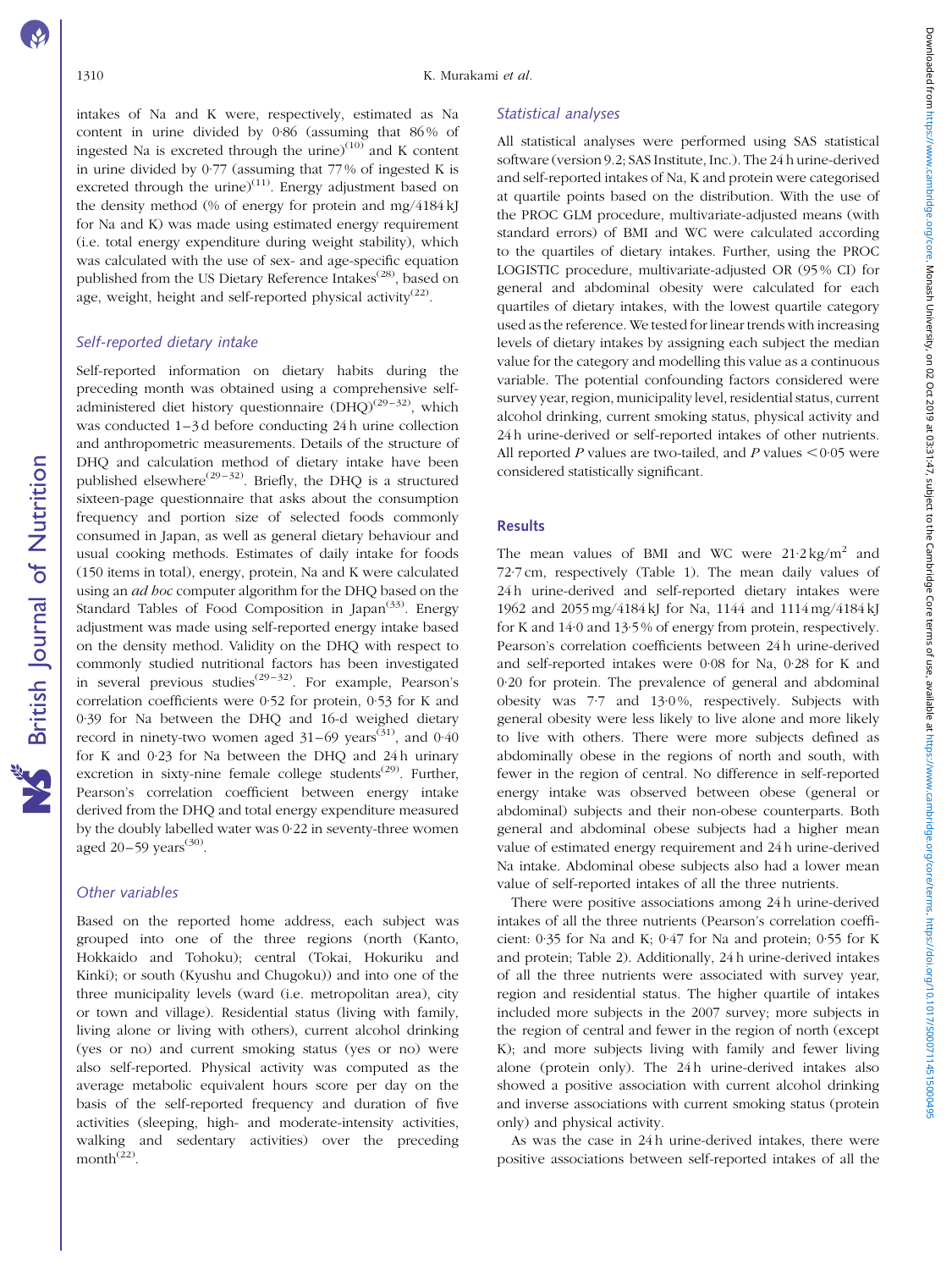**S** British Journal of Nutrition

#### <span id="page-3-0"></span>Table 1. Basic characteristics of subjects<sup>\*</sup>

(Mean values and standard deviations or percentages)

|                                     |              |         | General obesity       |         |                        |         |          | Abdominal obesity       |         |                     |       |          |
|-------------------------------------|--------------|---------|-----------------------|---------|------------------------|---------|----------|-------------------------|---------|---------------------|-------|----------|
|                                     | All (n 1043) |         | Yes (n 80;<br>$7.7\%$ |         | No (n 963;<br>$92.3\%$ |         |          | Yes (n 136;<br>$13.0\%$ |         | No (n 907;<br>87.0% |       |          |
|                                     | Mean         | SD      | Mean                  | SD      | Mean                   | SD      | P†       | Mean                    | SD      | Mean                | SD    | Pt       |
| Age (years)                         | $19-6$       | $1-0$   | $19-6$                | $1-1$   | $19-6$                 | $1-0$   | 0.73     | $19-4$                  | $1-0$   | 19.6                | $1-0$ | 0.01     |
| Body height (cm)                    | 158.4        | $5-4$   | 158.8                 | 5.5     | 158.3                  | $5-4$   | 0.52     | $160 - 2$               | $5-1$   | 158.1               | $5-4$ | < 0.0001 |
| Body weight (kg)                    | 53.3         | 7.3     | 68.2                  | 7.4     | 52.0                   | $5 - 7$ | < 0.0001 | 64.2                    | $8 - 1$ | 51.6                | $5-5$ | < 0.0001 |
| BMI $(kg/m2)$                       | 21.2         | 2.5     | 27.0                  | 1.9     | $20 - 7$               | 1.9     | < 0.0001 | 25.0                    | 2.7     | $20-7$              | 1.9   | < 0.0001 |
| Waist circumference (cm)            | 72.7         | $6 - 8$ | $85 - 2$              | $6 - 8$ | 71.7                   | 5.7     | < 0.0001 | 85.0                    | 5.0     | 70.9                | 4.9   | < 0.0001 |
| Survey year (%)                     |              |         |                       |         |                        |         | 0.49     |                         |         |                     |       | 0.16     |
| 2006                                | 38.6         |         |                       | $35-0$  | 38.9                   |         |          | 44.1                    |         | 37.8                |       |          |
| 2007                                | 61.4         |         |                       | $65-0$  | $61-1$                 |         |          | 55.9                    |         | 62.2                |       |          |
| Region (%)                          |              |         |                       |         |                        |         | 0.45     |                         |         |                     |       | 0.01     |
| North                               | 57.9         |         | $60 - 0$              |         | $57 - 7$               |         |          | $64 - 7$                |         | 56.9                |       |          |
| Central                             | $24-1$       |         | $18-8$                |         | $24-5$                 |         |          | 14.0                    |         | $25-6$              |       |          |
| South                               | 18.0         |         | 21.3                  |         | 17.8                   |         |          | 21.3                    |         | 17.5                |       |          |
| Municipality level (%)              |              |         |                       |         |                        |         | 0.70     |                         |         |                     |       | 0.47     |
| Ward                                | $16-1$       |         | 17.5                  |         | $16-0$                 |         |          | 12.5                    |         | $16-7$              |       |          |
| City                                | 78.1         |         | 78-8                  |         | 78.1                   |         |          | 81.6                    |         | 77.6                |       |          |
| Town and village                    | $5-8$        |         | $3-8$                 |         | 5.9                    |         |          | 5.9                     |         | $5-7$               |       |          |
| Residential status (%)              |              |         |                       |         |                        |         | 0.002    |                         |         |                     |       | 0.18     |
| Living with family                  | $60 - 5$     |         | 61.3                  |         | $60-4$                 |         |          | $55-2$                  |         | 61.3                |       |          |
| Living alone                        | 35.4         |         | 27.5                  |         | $36-0$                 |         |          | 38.2                    |         | 35.0                |       |          |
| Living with others                  | 4.1          |         | 11.3                  |         | $3-5$                  |         |          | $6 - 6$                 |         | $3-8$               |       |          |
| Current alcohol drinking (%)        | 42.5         |         | $35-0$                |         | 43.1                   |         | 0.16     | $36-0$                  |         | 43.4                |       | 0.10     |
| Current smoking (%)                 | 2.5          |         |                       | 0       | 2.7                    |         | 0.14     | 1.5                     |         | 2.7                 |       | 0.41     |
| Physical activity                   | 33.9         | $3-1$   | 34.3                  | $5-3$   | 33.9                   | 2.8     | 0.34     | 34.0                    | 4.6     | 33.9                | 2.8   | 0.73     |
| (total metabolic equivalents-h/d)   |              |         |                       |         |                        |         |          |                         |         |                     |       |          |
| Self-reported energy intake (kJ/d)  | 7414         | 1896    | 7585                  | 1889    | 7400                   | 1897    | 0.40     | 7503                    | 1920    | 7401                | 1893  | 0.56     |
| Estimated energy requirement (kJ/d) | 8275         | 766     | 8942                  | 941     | 8220                   | 723     | < 0.0001 | 8826                    | 862     | 8193                | 715   | < 0.0001 |
| 24 h Urine-derived dietary intake‡  |              |         |                       |         |                        |         |          |                         |         |                     |       |          |
| Na (mg/4184 kJ)                     | 1962         | 751     | 2143                  | 728     | 1947                   | 752     | 0.03     | 2087                    | 782     | 1944                | 745   | 0.04     |
| K (mg/4184 kJ)                      | 1144         | 413     | 1103                  | 337     | 1148                   | 419     | 0.36     | 1116                    | 416     | 1148                | 413   | 0.40     |
| Protein (% of energy)               | 14.0<br>3.5  |         | 14.5                  | $3-1$   | 13.9<br>$3-5$          |         | 0.15     | 14.3<br>$3-7$           |         | 13.9                | $3-5$ | 0.21     |
| Self-reported dietary intake§       |              |         |                       |         |                        |         |          |                         |         |                     |       |          |
| Na (mg/4184 kJ)                     | 2055         | 492     | 2036                  | 503     | 2056                   | 491     | 0.73     | 1955                    | 522     | 2069                | 485   | 0.01     |
| K (mg/4184 kJ)                      | 1114         | 257     | 1067                  | 288     | 1118                   | 254     | 0.09     | 1038                    | 256     | 1126                | 255   | 0.0002   |
| Protein (% of energy)               | $13-5$       | 1.9     | 13.2                  | 2.0     | $13-5$                 | 1.8     | 0.14     | 13.0                    | $1-8$   | $13-6$              | 1.9   | 0.0004   |
|                                     |              |         |                       |         |                        |         |          |                         |         |                     |       |          |

\* General obesity was defined as BMI ≥25 kg/m<sup>2</sup>; abdominal obesity was defined as waist circumference ≥80 cm<sup>(27)</sup>.

 $\dagger$ P values for differences between (generally or centrally) obese and non-obese subjects based on the independent t test for continuous variables and the  $\chi^2$  test for categorical variables.

‡ Energy adjustment was made using estimated energy requirement.

§ Energy adjustment was made using self-reported energy intake.

three nutrients (Pearson's correlation coefficient: 0·31 for Na and K; 0·41 for Na and protein; 0·63 for K and protein; [Table 3\)](#page-5-0). Further, self-reported intakes of all the three nutrients were associated with survey year, region, municipality level and residential status. The higher quartiles of intakes included more subjects in the 2006 survey; more subjects in the region of north and fewer in the region of south; more subjects living in wards and fewer living in towns and villages (protein only); and more subjects living with family and fewer living alone. Self-reported protein intake was also inversely associated with current smoking status.

After adjustment for potential confounding variables, 24 h urine-derived Na intake was positively associated with BMI ( $P$  for trend=0·005) but not with WC ([Table 4](#page-6-0)). The 24 h urine-derived protein intake also showed independent positive associations with both BMI ( $P$  for trend=0·0008) and WC ( $P$  for trend=0·02). Conversely, 24 h urine-derived K intake was independently and inversely associated with both BMI (P for trend=0.03) and WC (P for trend=0.04). When self-reported dietary intakes were examined, intakes of Na and protein were not associated with BMI or WC. However, self-reported K intake showed independent and inverse associations with BMI ( $P$  for trend=0·009) and WC ( $P$  for trend=0·001).

Independent associations of Na, K and protein intakes with general and abdominal obesity are summarised in [Table 5.](#page-7-0) The 24h urine-derived Na intake was associated with a higher risk of both general (adjusted OR between extreme quartiles 2·49; 95% CI 1.15, 5.42; P for trend=0.04) and abdominal (adjusted OR 1.77; 95% CI 1.00, 3.16; *P* for trend=0.04) obesity. Similarly, 24h urine-derived protein intake showed positive associations with both general (adjusted OR 2·95; 95% CI 1·21, 7·22; P for trend=0 $\cdot$ 02) and abdominal (adjusted OR 1 $\cdot$ 97; 95% CI 1 $\cdot$ 02,  $3.83$ ; P for trend=0.053) obesity. Conversely, 24h urine-derived K intake was inversely associated with abdominal obesity only (adjusted OR 0.46; 95% CI 0.25, 0.87; P for trend=0.01).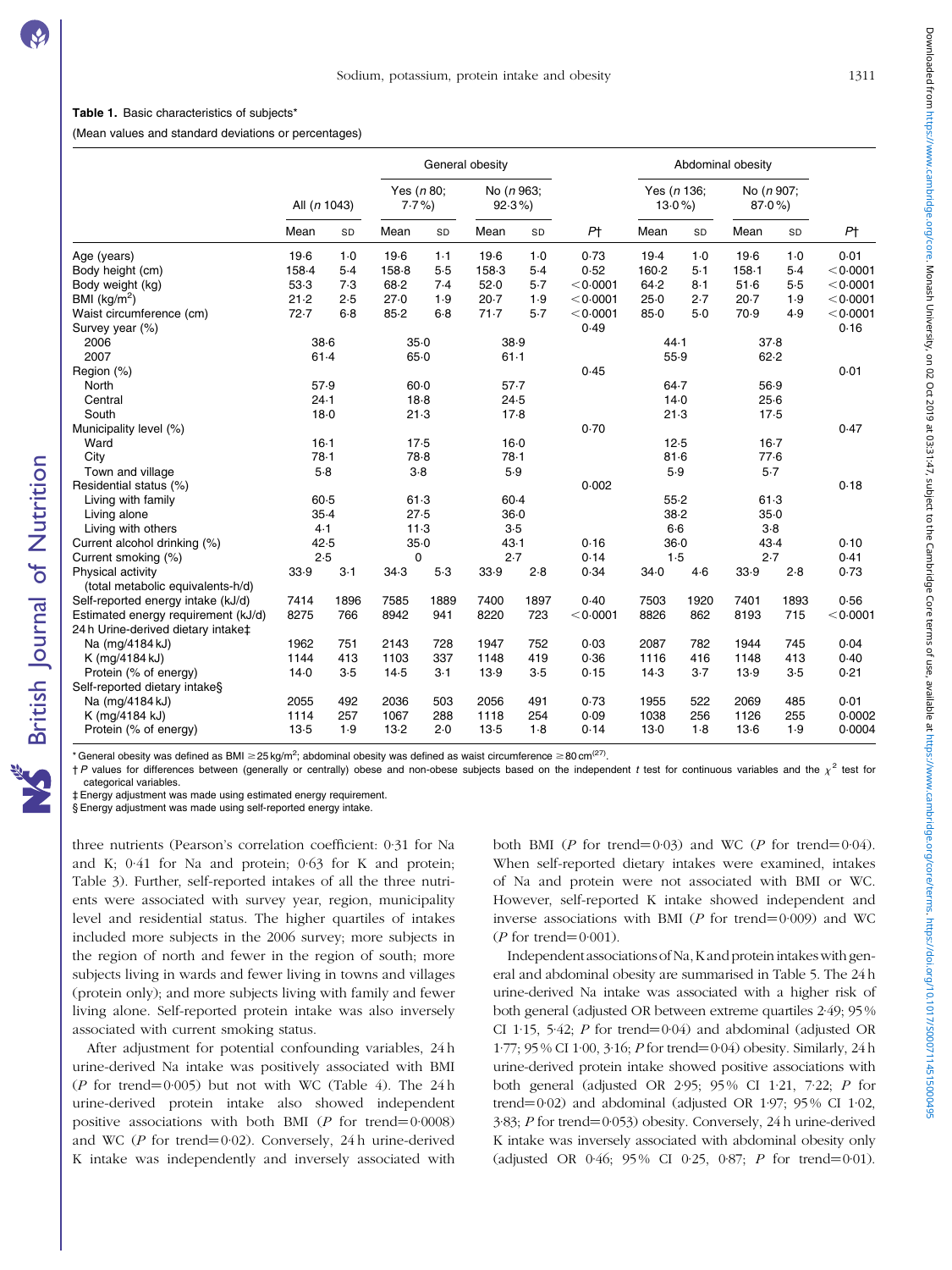<span id="page-4-0"></span>Table 2. Selected characteristics of subjects according to the quartiles (Q) of 24 h urine-derived dietary intakes of sodium, potassium and protein (n 1043)

(Mean values or percentages)

|                                                           | 24 h Urine-derived Na intake      |          |                           |                           | 24 h Urine-derived K intake |         |               |               |               | 24 h Urine-derived protein intake |          |                           |               |                           |               |         |
|-----------------------------------------------------------|-----------------------------------|----------|---------------------------|---------------------------|-----------------------------|---------|---------------|---------------|---------------|-----------------------------------|----------|---------------------------|---------------|---------------------------|---------------|---------|
|                                                           | Q <sub>1</sub><br>(n 260)<br>Mean |          | Q <sub>2</sub><br>(n 261) | Q <sub>3</sub><br>(n 261) | Q <sub>4</sub><br>(n 261)   | $P$ for | Q1<br>(n 260) | Q2<br>(n 261) | Q3<br>(n 261) | Q <sub>4</sub><br>(n 261)         | $P$ for  | Q <sub>1</sub><br>(n 260) | Q2<br>(n 261) | Q <sub>3</sub><br>(n 261) | Q4<br>(n 261) | $P$ for |
|                                                           |                                   | Mean     | Mean                      | Mean                      | trend*                      | Mean    | Mean          | Mean          | Mean          | trend*                            | Mean     | Mean                      | Mean          | Mean                      | trend*        |         |
| Survey year (%)                                           |                                   |          |                           |                           | < 0.0001                    |         |               |               |               | < 0.0001                          |          |                           |               |                           | < 0.0001      |         |
| 2006                                                      | 49.6                              | 38.3     | $36-4$                    | 30.3                      |                             | 46.9    | 44.1          | 33.7          | 29.9          |                                   | 51.2     | 42.5                      | 33.0          | 28.0                      |               |         |
| 2007                                                      | $50-4$                            | $61 - 7$ | $63-6$                    | 69.7                      |                             | $53-1$  | 55.9          | $66-3$        | $70-1$        |                                   | 48.9     | 57.5                      | 67.1          | 72.0                      |               |         |
| Region (%)                                                |                                   |          |                           |                           | 0.004                       |         |               |               |               | 0.06                              |          |                           |               |                           | 0.0004        |         |
| North                                                     | $66 - 2$                          | 60.9     | $53-6$                    | 51.0                      |                             | 59.6    | 60.5          | 59.0          | 52.5          |                                   | $65 - 8$ | 62.8                      | $60-2$        | 42.9                      |               |         |
| Central                                                   | $16-5$                            | $23-8$   | $26 - 1$                  | 29.9                      |                             | 22.7    | 24.9          | 22.6          | $26 - 1$      |                                   | $15-4$   | $20-7$                    | 21.8          | 38.3                      |               |         |
| South                                                     | 17.3                              | $15-3$   | 20.3                      | 19.2                      |                             | 17.7    | $14-6$        | $18-4$        | 21.5          |                                   | 18.9     | $16-5$                    | $18-0$        | $18-8$                    |               |         |
| Municipality level (%)                                    |                                   |          |                           |                           | 0.31                        |         |               |               |               | 0.35                              |          |                           |               |                           | 0.36          |         |
| Ward                                                      | 16.9                              | 14.9     | $15-7$                    | 16-9                      |                             | $17-7$  | $13-4$        | $18-0$        | $15-3$        |                                   | 13.9     | $21-1$                    | $14-6$        | 14.9                      |               |         |
| City                                                      | 79.2                              | $80 - 1$ | 78.2                      | 75.1                      |                             | 77.3    | 82.0          | 75.9          | 77.4          |                                   | 82.3     | 72.4                      | 79.7          | 78.2                      |               |         |
| Town and village                                          | 3.9                               | $5-0$    | $6 - 1$                   | $8 - 1$                   |                             | 5.0     | 4.6           | $6 - 1$       | 7.3           |                                   | 3.9      | 6.5                       | $5-8$         | 6.9                       |               |         |
| Residential status (%)                                    |                                   |          |                           |                           | 0.07                        |         |               |               |               | 0.06                              |          |                           |               |                           | < 0.0001      |         |
| Living with family                                        | 53.9                              | 60.5     | 64.8                      | 62.8                      |                             | 54.2    | 57.9          | $63-6$        | 66.3          |                                   | 47.7     | 63.6                      | 61.3          | 69.4                      |               |         |
| Living alone                                              | 41.9                              | $35-6$   | 31.4                      | 32.6                      |                             | 42.7    | 38.3          | 33.3          | 27.2          |                                   | 46.9     | 33.3                      | 34.9          | $26-4$                    |               |         |
| Living with others                                        | 4.2                               | $3-8$    | $3-8$                     | 4.6                       |                             | $3-1$   | $3-8$         | $3-1$         | $6 - 5$       |                                   | 5.4      | $3-1$                     | $3-8$         | 4.2                       |               |         |
| Current alcohol<br>drinking $(\%)$                        | 37.3                              | 42.9     | 41.8                      | 47.9                      | 0.02                        | 36.2    | $38 - 7$      | 47.1          | 47.9          | 0.002                             | 37.7     | 41.4                      | 44.8          | 46.0                      | 0.04          |         |
| Current smoking status (%)                                | 2.7                               | 1.5      | 2.7                       | $3-1$                     | 0.59                        | $3-1$   | 2.3           | 1.9           | 2.7           | 0.80                              | 3.9      | 2.7                       | 2.3           | 1.2                       | 0.049         |         |
| Physical activity<br>(total metabolic<br>equivalents-h/d) | 34.5                              | 34.2     | $33-6$                    | 33.5                      | < 0.0001                    | 34.6    | 34.0          | 33.5          | 33.7          | 0.0005                            | 34.7     | $34-1$                    | $33-6$        | 33.3                      | < 0.0001      |         |
| 24 h Urine-derived<br>dietary intaket                     |                                   |          |                           |                           |                             |         |               |               |               |                                   |          |                           |               |                           |               |         |
| Na (mg/4184 kJ)                                           | 1109                              | 1662     | 2119                      | 2957                      | < 0.0001                    | 1652    | 1839          | 2025          | 2332          | < 0.0001                          | 1561     | 1770                      | 2105          | 2413                      | < 0.0001      |         |
| K (mg/4184 kJ)                                            | 984                               | 1083     | 1166                      | 1343                      | < 0.0001                    | 694     | 965           | 1203          | 1712          | < 0.0001                          | 870      | 1049                      | 1207          | 1450                      | < 0.0001      |         |
| Protein (% of energy)                                     | 12.0                              | $13-4$   | 14.2                      | $16-3$                    | < 0.0001                    | 11.5    | 13.2          | 14.7          | $16-5$        | < 0.0001                          | $10-0$   | 12.6                      | 14.6          | $18-6$                    | < 0.0001      |         |

\* For categorical variables, a Mantel-Haenszel x<sup>2</sup> test was used; for continuous variables, a linear trend test was used with the median value in each quartile category of dietary intake as a continuous variable in linear † Energy adjustment was made using estimated energy requirement.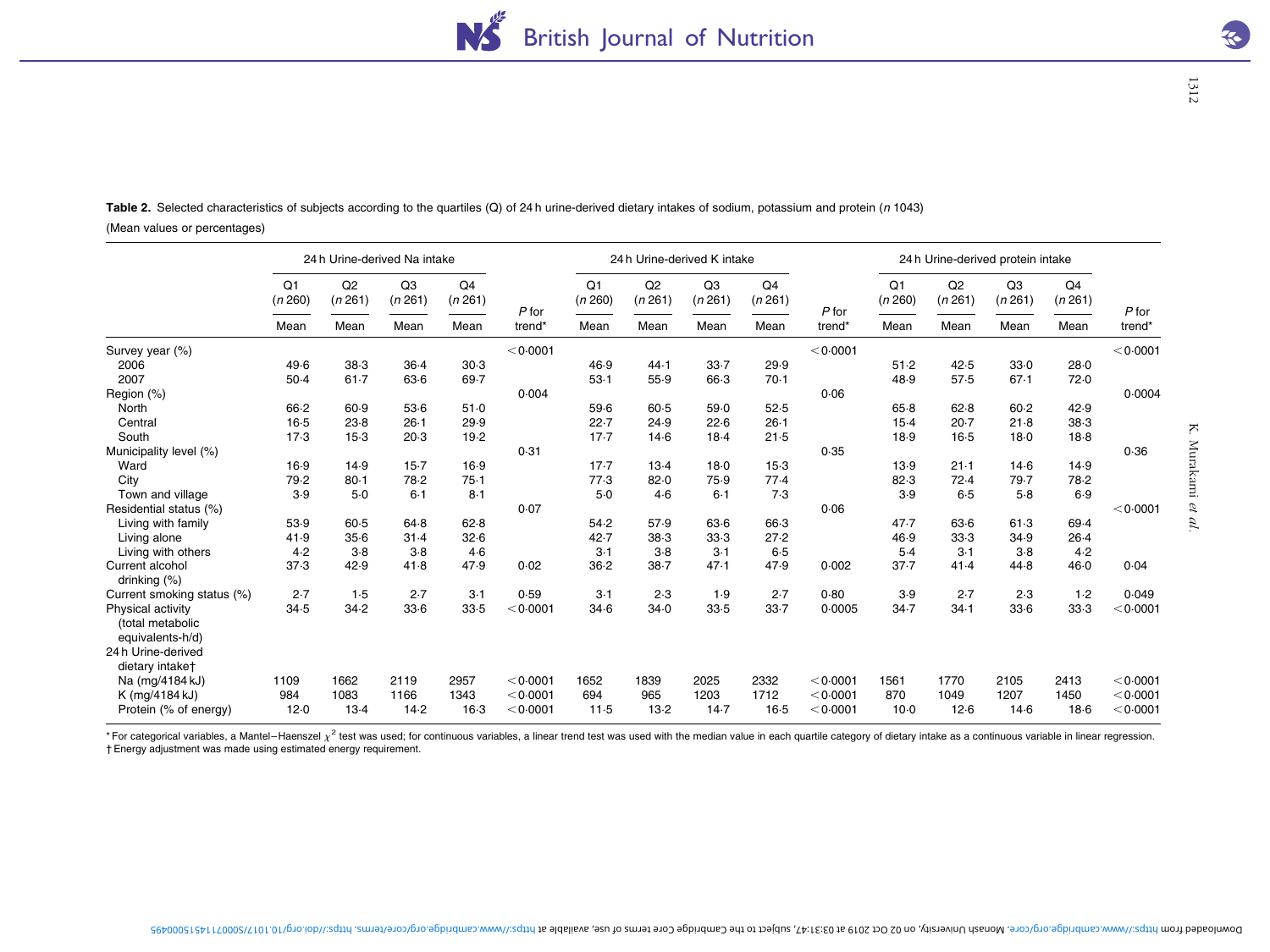<span id="page-5-0"></span>Table 3. Selected characteristics of subjects according to the quartiles (Q) of self-reported dietary intakes of sodium, potassium and protein (n 1043)

# (Mean values or percentages)

|                                                           | Self-reported Na intake   |               |                           |                           | Self-reported K intake |                           |               |                                   |                           | Self-reported protein intake |                                   |               |                           |               |                   |
|-----------------------------------------------------------|---------------------------|---------------|---------------------------|---------------------------|------------------------|---------------------------|---------------|-----------------------------------|---------------------------|------------------------------|-----------------------------------|---------------|---------------------------|---------------|-------------------|
|                                                           | Q <sub>1</sub><br>(n 260) | Q2<br>(n 261) | Q <sub>3</sub><br>(n 261) | Q <sub>4</sub><br>(n 261) | $P$ for                | Q <sub>1</sub><br>(n 260) | Q2<br>(n 261) | Q <sub>3</sub><br>(n 261)<br>Mean | Q <sub>4</sub><br>(n 261) | $P$ for                      | Q <sub>1</sub><br>(n 260)<br>Mean | Q2<br>(n 261) | Q <sub>3</sub><br>(n 261) | Q4<br>(n 261) | $P$ for<br>trend* |
|                                                           | Mean                      | Mean          | Mean                      | Mean                      | trend*                 | Mean                      | Mean          |                                   | Mean                      | trend*                       |                                   | Mean          | Mean                      | Mean          |                   |
| Survey year (%)                                           |                           |               |                           |                           | 0.0007                 |                           |               |                                   |                           | 0.009                        |                                   |               |                           |               | < 0.0001          |
| 2006                                                      | 31.9                      | $36-0$        | 41.0                      | 45.6                      |                        | 31.9                      | 35.6          | 45.2                              | 41.8                      |                              | 28.9                              | 35.3          | 43.7                      | $46 - 7$      |                   |
| 2007                                                      | $68 - 1$                  | 64.0          | 59.0                      | 54.4                      |                        | $68 - 1$                  | $64-4$        | 54.8                              | 58.2                      |                              | 71.2                              | $64 - 8$      | $56-3$                    | 53.3          |                   |
| Region (%)                                                |                           |               |                           |                           | 0.02                   |                           |               |                                   |                           | 0.0497                       |                                   |               |                           |               | 0.0009            |
| North                                                     | 51.5                      | 58.6          | 59.8                      | 61.7                      |                        | $55 - 8$                  | $55-6$        | 57.9                              | 62.5                      |                              | 51.5                              | $56 - 7$      | 58.6                      | $64 - 8$      |                   |
| Central                                                   | 27.3                      | $21 - 1$      | $26-1$                    | 21.8                      |                        | 23.9                      | 24.9          | 24.9                              | 22.6                      |                              | $25-4$                            | 24.9          | 24.5                      | 21.5          |                   |
| South                                                     | 21.2                      | 20.3          | 14.2                      | $16-5$                    |                        | 20.4                      | $19-5$        | 17.2                              | 14.9                      |                              | $23-1$                            | $18-4$        | 16.9                      | $13-8$        |                   |
| Municipality level (%)                                    |                           |               |                           |                           | 0.34                   |                           |               |                                   |                           | 0.78                         |                                   |               |                           |               | 0.007             |
| Ward                                                      | 14.2                      | $15-7$        | $15-3$                    | 19.2                      |                        | $13-1$                    | 17.2          | 16.9                              | 17.2                      |                              | $10-8$                            | 12.6          | 22.6                      | $18-4$        |                   |
| City                                                      | $80-4$                    | 78.9          | 78.5                      | 74.7                      |                        | $83 - 1$                  | 77.4          | 75.5                              | 76.6                      |                              | 83.5                              | 81.6          | $70-1$                    | 77.4          |                   |
| Town and village                                          | 2.4                       | 2.4           | $6 - 1$                   | $6 - 1$                   |                        | 3.9                       | $5-4$         | 7.7                               | 6.1                       |                              | $5-8$                             | $5-8$         | 7.3                       | 4.2           |                   |
| Residential status (%)                                    |                           |               |                           |                           | 0.0001                 |                           |               |                                   |                           | < 0.0001                     |                                   |               |                           |               | < 0.0001          |
| Living with family                                        | 52.3                      | 59.0          | 62.1                      | $68 - 6$                  |                        | 44.6                      | 59.4          | 65.9                              | 72.0                      |                              | $40-8$                            | $61 - 7$      | 67.1                      | 72.4          |                   |
| Living alone                                              | 40.4                      | 37.6          | $36 - 8$                  | $26 - 8$                  |                        | 49.6                      | $36-4$        | $30-7$                            | 24.9                      |                              | 52.3                              | $36-4$        | $28 - 7$                  | 24.1          |                   |
| Living with others                                        | 7.3                       | 3.5           | 1.2                       | 4.6                       |                        | $5-8$                     | 4.2           | 3.5                               | $3-1$                     |                              | 6.9                               | 1.9           | 4.2                       | $3-5$         |                   |
| Current alcohol<br>drinking (%)                           | 45.4                      | 42.2          | 42.2                      | 40.2                      | 0.26                   | 43.5                      | 43.7          | 40.6                              | 42.2                      | 0.66                         | 45.4                              | 42.2          | 37.2                      | 45.2          | 0.87              |
| Current smoking status (%)                                | 3.5                       | 1.2           | 1.9                       | 3.5                       | 0.79                   | 4.2                       | 1.2           | 2.3                               | 2.3                       | 0.34                         | $5-8$                             | 2.3           | 1.2                       | 0.8           | 0.0003            |
| Physical activity<br>(total metabolic<br>equivalents-h/d) | 33.8                      | 34.0          | 33.9                      | $34-1$                    | 0.25                   | 33.8                      | 33.9          | 33.9                              | 34.2                      | 0.14                         | $34 - 1$                          | $33 - 7$      | 33.9                      | $34-1$        | 0.81              |
| Self-reported dietary<br>intaket                          |                           |               |                           |                           |                        |                           |               |                                   |                           |                              |                                   |               |                           |               |                   |
| Na (mg/4184 kJ)                                           | 1475                      | 1883          | 2171                      | 2686                      | < 0.0001               | 1862                      | 2016          | 2066                              | 2274                      | < 0.0001                     | 1808                              | 1988          | 2115                      | 2307          | < 0.0001          |
| K (mg/4184 kJ)                                            | 1001                      | 1086          | 1137                      | 1232                      | < 0.0001               | 818                       | 1015          | 1171                              | 1452                      | < 0.0001                     | 927                               | 1045          | 1160                      | 1325          | < 0.0001          |
| Protein (% of energy)                                     | 12.5                      | $13-3$        | $13-8$                    | 14.5                      | < 0.0001               | 12.0                      | $13-2$        | 13.9                              | $15-0$                    | < 0.0001                     | 11.3                              | 12.9          | $14-0$                    | 15.9          | < 0.0001          |

\* For categorical variables, a Mantel-Haenszel  $\chi^2$  test was used; for continuous variables, a linear trend test was used with the median value in each quartile category of dietary intake as a continuous variable in lin † Energy adjustment was made using self-reported energy intake.

1313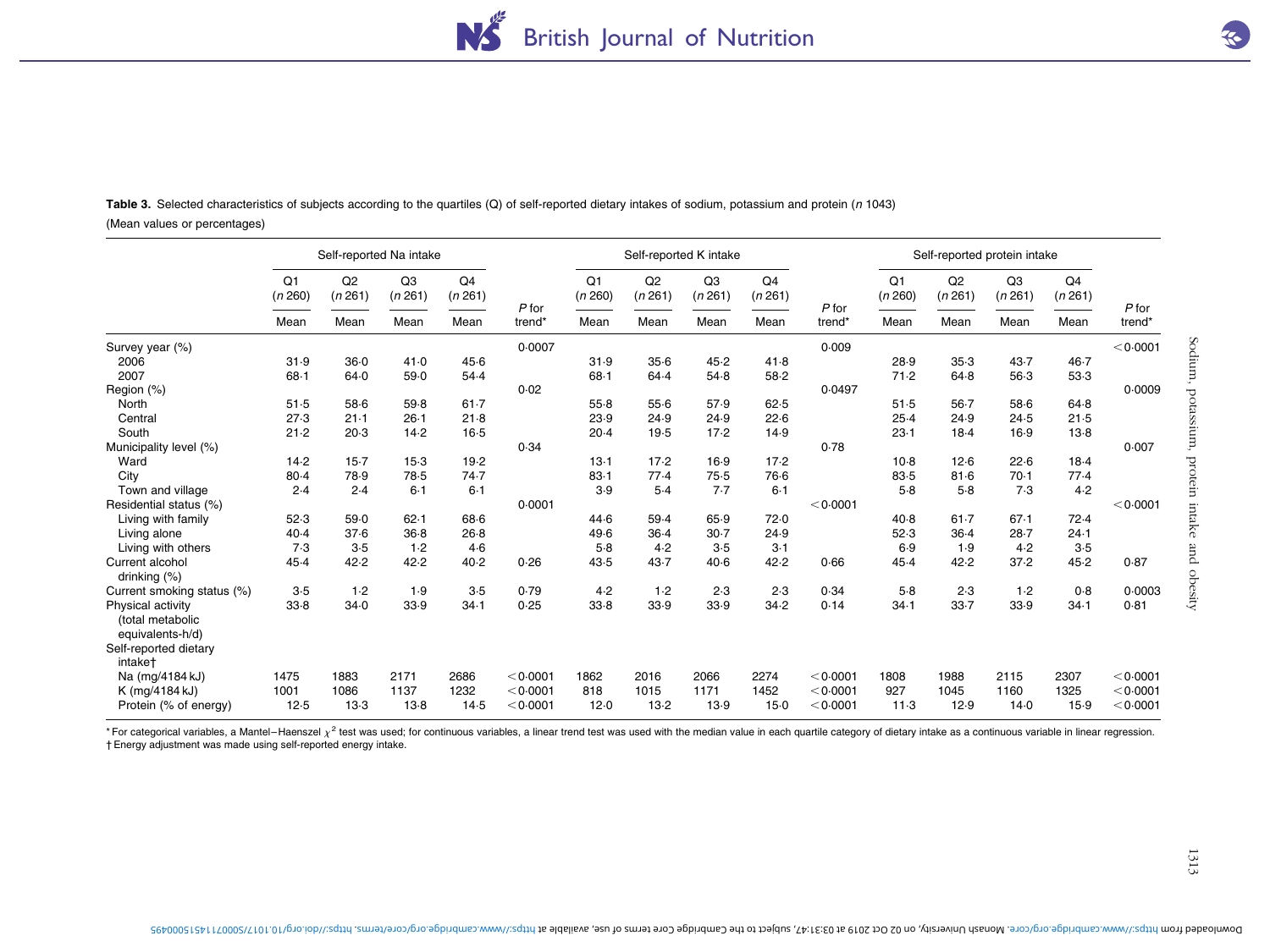**NS** British Journal of Nutrition

#### <span id="page-6-0"></span>1314 K. Murakami et al.

Table 4. BMI and waist circumference according to the quartiles (Q) of sodium, potassium and protein intakes (n 1043)

(Mean values with their standard errors)

|                                          | Q1 (n 260) |     | Q2(n 261) |     | Q3(n261) |     | Q4 (n 261) |     |              |
|------------------------------------------|------------|-----|-----------|-----|----------|-----|------------|-----|--------------|
|                                          | Mean       | SE  | Mean      | SE  | Mean     | SE  | Mean       | SE  | P for trend' |
| 24 h Urine-derived dietary intake†       |            |     |           |     |          |     |            |     |              |
| Na (mg/4184 kJ; median)<br>BMI $(kq/m2)$ | 1155       |     | 1659      |     | 2124     |     | 2766       |     |              |
| Crude                                    | 21.0       | 0.2 | 21.2      | 0.2 | $21 - 1$ | 0.2 | 21.7       | 0.2 | 0.001        |
| Adjusted‡                                | 21.0       | 0.2 | 21.2      | 0.2 | $21 - 1$ | 0.2 | 21.7       | 0.2 | 0.005        |
| Waist circumference (cm)                 |            |     |           |     |          |     |            |     |              |
| Crude                                    | 72.7       | 0.4 | 72.6      | 0.4 | 72.5     | 0.4 | 73.1       | 0.4 | 0.48         |
| Adjusted‡                                | 72.3       | 0.4 | 72.6      | 0.4 | 72.6     | 0.4 | 73.3       | 0.4 | 0.14         |
| K (mg/4184 kJ; median)                   | 708        |     | 968       |     | 1198     |     | 1620       |     |              |
| BMI ( $kg/m2$ )                          |            |     |           |     |          |     |            |     |              |
| Crude                                    | 21.0       | 0.2 | 21.5      | 0.2 | 21.3     | 0.2 | $21 - 1$   | 0.2 | 0.98         |
| Adjusted‡                                | 21.3       | 0.2 | $21-6$    | 0.2 | 21.3     | 0.2 | $20-8$     | 0.2 | 0.03         |
| Waist circumference (cm)                 |            |     |           |     |          |     |            |     |              |
| Crude                                    | 72.8       | 0.4 | 73.0      | 0.4 | 73.1     | 0.4 | 72.0       | 0.4 | 0.16         |
| Adjusted‡                                | 73.1       | 0.5 | 73.0      | 0.4 | 73.1     | 0.4 | 71.7       | 0.5 | 0.04         |
| Protein (% of energy; median)            | $10-3$     |     | 12.6      |     | $14-6$   |     | 17.9       |     |              |
| BMI $(kg/m2)$                            |            |     |           |     |          |     |            |     |              |
| Crude                                    | 20.9       | 0.2 | $21 - 1$  | 0.2 | $21-6$   | 0.2 | 21.4       | 0.2 | 0.005        |
| Adjusted‡                                | $20-7$     | 0.2 | $21 - 1$  | 0.2 | 21.5     | 0.2 | $21-6$     | 0.2 | 0.0008       |
| Waist circumference (cm)                 |            |     |           |     |          |     |            |     |              |
| Crude                                    | 72.5       | 0.4 | 72.7      | 0.4 | 73.0     | 0.4 | 72.7       | 0.4 | 0.75         |
| Adjusted‡                                | 71.7       | 0.5 | 72.6      | 0.4 | 73.1     | 0.4 | 73.5       | 0.5 | 0.02         |
| Self-reported dietary intake§            |            |     |           |     |          |     |            |     |              |
| Na (mg/4184 kJ; median)                  | 1526       |     | 1882      |     | 2167     |     | 2580       |     |              |
| BMI ( $kg/m2$ )                          |            |     |           |     |          |     |            |     |              |
| Crude                                    | 21.4       | 0.2 | 21.3      | 0.2 | 21.2     | 0.2 | 21.0       | 0.2 | 0.11         |
| Adjusted‡                                | 21.2       | 0.2 | 21.2      | 0.2 | 21.3     | 0.2 | 21.2       | 0.2 | 0.94         |
| Waist circumference (cm)                 |            |     |           |     |          |     |            |     |              |
| Crude                                    | 73.7       | 0.4 | 72.9      | 0.4 | 72.2     | 0.4 | 72.1       | 0.4 | 0.004        |
| Adjusted‡                                | 73-3       | 0.4 | 72.8      | 0.4 | 72.4     | 0.4 | 72.4       | 0.4 | 0.14         |
| K (mg/4184 kJ; median)                   | 837        |     | 1015      |     | 1173     |     | 1393       |     |              |
| BMI ( $kg/m2$ )                          |            |     |           |     |          |     |            |     |              |
| Crude                                    | $21-7$     | 0.2 | 21.2      | 0.2 | 21.3     | 0.2 | $20-7$     | 0.2 | < 0.0001     |
| Adjusted‡                                | $21-6$     | 0.2 | 21.2      | 0.2 | 21.3     | 0.2 | $20-8$     | 0.2 | 0.009        |
| Waist circumference (cm)                 |            |     |           |     |          |     |            |     |              |
| Crude                                    | 74.2       | 0.4 | 72.9      | 0.4 | 72.8     | 0.4 | 71.1       | 0.4 | < 0.0001     |
| Adjusted‡                                | 73.8       | 0.5 | 72.9      | 0.4 | 72.8     | 0.4 | 71.4       | 0.5 | 0.001        |
| Protein (% of energy; median)            | 11.5       |     | 12.9      |     | $14-0$   |     | $15-6$     |     |              |
| BMI ( $kg/m2$ )                          |            |     |           |     |          |     |            |     |              |
| Crude                                    | $21-6$     | 0.2 | 21.3      | 0.2 | 21.2     | 0.2 | $20-8$     | 0.2 | 0.0002       |
| Adjusted‡                                | 21.4       | 0.2 | 21.3      | 0.2 | 21.2     | 0.2 | 20.9       | 0.2 | 0.08         |
| Waist circumference (cm)                 |            |     |           |     |          |     |            |     |              |
| Crude                                    | 73.9       | 0.4 | 73.0      | 0.4 | 72.5     | 0.4 | 71.6       | 0.4 | < 0.0001     |
| Adjusted‡                                | 73.2       | 0.5 | 72.8      | 0.4 | 72.7     | 0.4 | 72.3       | 0.5 | 0.20         |
|                                          |            |     |           |     |          |     |            |     |              |

\* A linear trend test was used with the median value in each quartile category of dietary intake as a continuous variable in linear regression.

† Energy adjustment was made using estimated energy requirement.

‡ Adjusted for survey year (2006 or 2007), region (north, central or south), municipality level (ward, city, or town and village), residential status (living with family, living alone or living with others), current alcohol drinking (yes or no), current smoking status (yes or no), physical activity (total metabolic equivalents-h/d, continuous), and 24 h urine-derived or self-reported intakes of the other two nutrients (continuous).

§ Energy adjustment was made using self-reported energy intake.

When self-reported information was used to estimate dietary intakes, Na and protein intakes were not associated with both general and abdominal obesity. However, self-reported K intake was associated with a lower risk of both general (adjusted OR 0.39; 95% CI 0.17, 0.92; P for trend=0.04) and abdominal (adjusted OR 0·48; 95% CI: 0·24, 0·93; P for trend=0·02) obesity.

# **Discussion**

To our knowledge, this is the first study to investigate the ability of self-reported estimates of dietary intakes of Na, K and protein to detect an association with obesity, by comparison with the corresponding estimates derived from 24 h urinary excretion. When 24 h urinary excretion was used for estimating dietary intakes, we found the positive associations of Na and protein intakes with both general and abdominal obesity and the inverse association of K with abdominal obesity in a group of young Japanese women. However, no association was observed based on using self-reported dietary intakes, except for inverse associations between K intake and general and abdominal obesity. These results suggest that the ability of self-reported information using the DHQ, at least for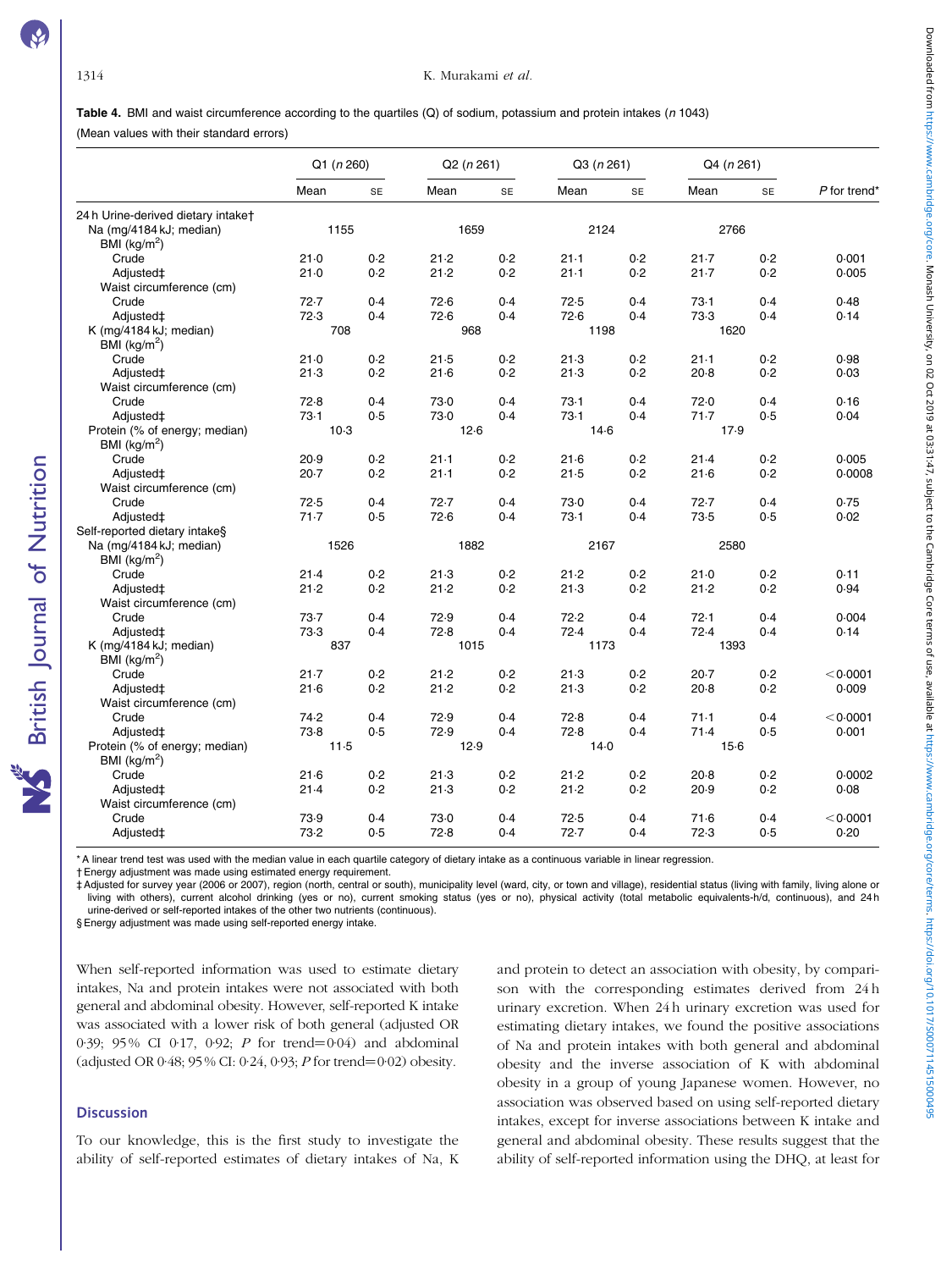**NS** British Journal of Nutrition

<span id="page-7-0"></span>Table 5. Odds ratios for general and abdominal obesity according to the quartiles (Q) of sodium, potassium and protein intakes ( $n$  1043)\* (Odds ratios and 95 % confidence intervals)

|                                    | Q1 (n 260)     |      | Q2(n 261)  |           | Q3(n 261)  | Q4(n261) |            |              |
|------------------------------------|----------------|------|------------|-----------|------------|----------|------------|--------------|
|                                    | OR (reference) | OR   | 95% CI     | <b>OR</b> | 95% CI     | OR       | 95% CI     | P for trendt |
| 24 h Urine-derived dietary intake‡ |                |      |            |           |            |          |            |              |
| Na (mg/4184 kJ; median)            | 1155           |      | 1659       |           | 2124       |          | 2766       |              |
| General obesity (%)                | $5-0$          |      | $8-4$      |           | $6 - 5$    |          | $10-7$     |              |
| Crude model                        | $\mathbf{1}$   | 1.75 | 0.86, 3.55 | 1.32      | 0.63, 2.78 | 2.28     | 1.16, 4.52 | 0.03         |
| Adjusted model§                    | $\mathbf{1}$   | 1.81 | 0.88, 3.74 | 1.43      | 0.66, 3.09 | 2.49     | 1.15, 5.42 | 0.04         |
| Abdominal obesity (%)              | 11.5           |      | 11.5       |           | 12.3       |          | 16.9       |              |
| Crude model                        | $\mathbf{1}$   | 1.00 | 0.58, 1.71 | 1.07      | 0.63, 1.82 | 1.56     | 0.94, 2.56 | 0.06         |
| Adjusted model§                    | $\mathbf{1}$   | 1.06 | 0.61, 1.83 | 1.20      | 0.69, 2.09 | 1.77     | 1.00, 3.16 | 0.04         |
| K (mg/4184 kJ; median)             | 708            |      | 968        |           | 1198       |          | 1620       |              |
| General obesity (%)                | $6-2$          |      | $10-0$     |           | $8 - 1$    |          | $6 - 5$    |              |
| Crude model                        | $\mathbf{1}$   | 1.69 | 0.88, 3.23 | 1.33      | 0.68, 2.62 | 1.06     | 0.53, 2.15 | 0.80         |
| Adjusted model§                    | $\mathbf{1}$   | 1.48 | 0.75, 2.90 | 1.03      | 0.49, 2.16 | 0.60     | 0.26, 1.40 | 0.09         |
| Abdominal obesity (%)              | $14-6$         |      | $13-8$     |           | 11.9       |          | 11.9       |              |
| Crude model                        | 1              | 0.94 | 0.57, 1.53 | 0.79      | 0.47, 1.31 | 0.79     | 0.47, 1.31 | 0.30         |
| Adjusted model§                    | $\mathbf{1}$   | 0.78 | 0.47, 1.31 | 0.59      | 0.33, 1.04 | 0.46     | 0.25, 0.87 | 0.01         |
| Protein (% of energy; median)      | $10-3$         |      | 12.6       |           | $14-6$     |          | 17.9       |              |
| General obesity (%)                | 4.6            |      | 7.7        |           | $9-6$      |          | $8 - 8$    |              |
| Crude model                        | $\mathbf{1}$   | 1.72 | 0.82, 3.59 | 2.19      | 1.08, 4.46 | 2.00     | 0.97, 4.10 | 0.07         |
| Adjusted model§                    | $\mathbf{1}$   | 2.02 | 0.94, 4.36 | 2.71      | 1.24, 5.94 | 2.95     | 1.21, 7.22 | 0.02         |
| Abdominal obesity (%)              | $11-2$         |      | $13-0$     |           | $13-8$     |          | 14.2       |              |
| Crude model                        | $\mathbf{1}$   | 1.19 | 0.70, 2.02 | 1.27      | 0.76, 2.15 | 1.32     | 0.78, 2.21 | 0.31         |
| Adjusted model§                    | $\mathbf{1}$   | 1.46 | 0.84, 2.54 | 1.55      | 0.87, 2.77 | 1.97     | 1.02, 3.83 | 0.053        |
| Self-reported dietary intake       |                |      |            |           |            |          |            |              |
| Na (mg/4184 kJ; median)            | 1526           |      | 1882       |           | 2167       |          | 2580       |              |
| General obesity (%)                | 8.5            |      | 8.4        |           | $5-8$      |          | $8 - 1$    |              |
| Crude model                        | $\mathbf{1}$   | 1.00 | 0.54, 1.85 | 0.66      | 0.33, 1.30 | 0.95     | 0.51, 1.77 | 0.66         |
| Adjusted model§                    | $\mathbf{1}$   | 1.13 | 0.59, 2.14 | 0.85      | 0.41, 1.74 | 1.23     | 0.61, 2.47 | 0.70         |
| Abdominal obesity (%)              | $17 - 7$       |      | 14.2       |           | $9-6$      |          | $10-7$     |              |
| Crude model                        | $\mathbf{1}$   | 0.77 | 0.48, 1.23 | 0.49      | 0.29, 0.83 | 0.60     | 0.34, 0.93 | 0.009        |
| Adjusted model§                    | $\mathbf{1}$   | 0.84 | 0.51, 1.38 | 0.60      | 0.34, 1.03 | 0.77     | 0.44, 1.36 | 0.22         |
| K (mg/4184 kJ; median)             | 837            |      | 1015       |           | 1173       |          | 1393       |              |
| General obesity (%)                | $10-8$         |      | $8-1$      |           | 7.3        |          | $4-6$      |              |
| Crude model                        | $\mathbf{1}$   | 0.73 | 0.40, 1.31 | 0.65      | 0.35, 1.20 | 0.40     | 0.20, 0.80 | 0.01         |
| Adjusted model§                    | $\mathbf{1}$   | 0.71 | 0.38, 1.33 | 0.67      | 0.34, 1.34 | 0.39     | 0.17, 0.92 | 0.04         |
| Abdominal obesity (%)              | 19.2           |      | 14.2       |           | $11 - 1$   |          | 7.7        |              |
| Crude model                        | $\mathbf{1}$   | 0.69 | 0.44, 1.10 | 0.53      | 0.32, 0.86 | 0.35     | 0.20, 0.60 | < 0.0001     |
| Adjusted model§                    | $\mathbf{1}$   | 0.79 | 0.48, 1.29 | 0.62      | 0.36, 1.07 | 0.48     | 0.24, 0.93 | 0.02         |
| Protein (% of energy; median)      | 11.5           |      | 12.9       |           | 14.0       |          | $15-6$     |              |
| General obesity (%)                | $10-8$         |      | $8-1$      |           | $5-8$      |          | $6 - 1$    |              |
| Crude model                        | $\mathbf{1}$   | 0.73 | 0.40, 1.31 | 0.51      | 0.26, 0.97 | 0.54     | 0.29, 1.03 | 0.03         |
| Adjusted model§                    | $\mathbf{1}$   | 0.72 | 0.38, 1.36 | 0.47      | 0.23, 0.99 | 0.53     | 0.23, 1.22 | 0.09         |
| Abdominal obesity (%)              | 18.9           |      | 14.9       |           | 9.2        |          | 9.2        |              |
| Crude model                        | $\mathbf{1}$   | 0.76 | 0.48, 1.20 | 0.44      | 0.26, 0.74 | 0.44     | 0.26, 0.74 | 0.0003       |
| Adjusted model§                    | $\mathbf{1}$   | 0.86 | 0.52, 1.41 | 0.54      | 0.30, 0.98 | 0.64     | 0.33, 1.27 | 0.11         |
|                                    |                |      |            |           |            |          |            |              |

\* General obesity was defined as BMI  $\geq$ 25 kg/m<sup>2</sup>; abdominal obesity was defined as waist circumference  $\geq$  80 cm<sup>(27)</sup>.

† Logistic regression models were used with the median value in each quartile category of dietary intake as a continuous variable in logistic regression.

‡ Energy adjustment was made using estimated energy requirement.

§ Adjusted for survey year (2006 or 2007), region (north, central or south), municipality level (ward, city, or town and village), residential status (living with family, living alone or living with others), current alcohol drinking (yes or no), current smoking status (yes or no), physical activity (total metabolic equivalents-h/d, continuous) and 24 h urine-derived or self-reported intakes of other two nutrients (continuous).

| Energy adjustment was made using self-reported energy intake.

estimating Na and protein intakes in terms of investigating diet–obesity relationships, is limited.

Only a limited number of studies have investigated the dietary intakes of protein, Na and K in relation to body fatness. Self-reported protein intake was positively associated with subsequent weight gain in two very large prospective studies in European countries<sup> $(34,35)$ </sup>. Very recently, a small study in middle-aged Danish men and women has shown that both self-reported and 24 h urine-derived protein intakes are associated with greater weight gain $(13)$ . Consistent with these studies, we found positive associations between 24 h urinederived protein intake and general and abdominal obesity. For Na, self-reported intake was cross-sectionally associated with a higher risk of obesity in Korean children and adults, independent of energy intake $(14)$ . The 24 h urinary excretion was cross-sectionally associated with higher BMI in young Swedish men<sup>(15)</sup> and higher BMI and WC in middle-aged men and women in Venezuela<sup>(16)</sup>, although no adjustment was made in these two studies. In a study in German children and adolescents, higher 24 h Na excretion was associated with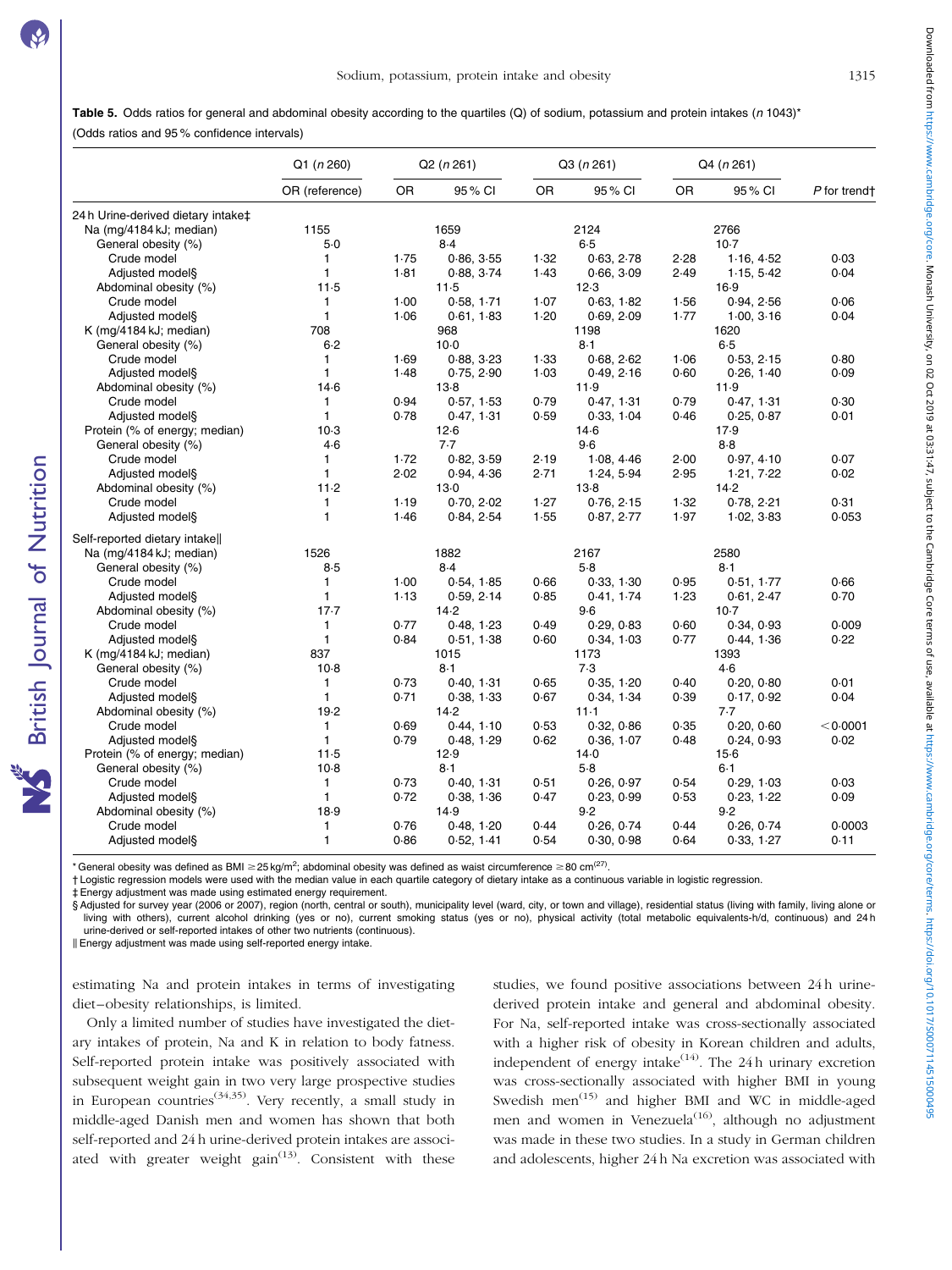**NS** British Journal of Nutrition

subsequent increase in body fat percentage after adjustment for sugar-sweetened beverages or energy intake $^{(17)}$ . In middle-aged Danish men and women, 24 h urinary excretion of Na was associated positively with change in fat mass and inversely with change in fat-free mass, independently of energy intake<sup> $(18)$ </sup>. We also found that 24h urine-derived Na intake was associated with a higher risk of general and abdominal obesity with energy adjustment. For K, we are not aware of studies where 24 h urinary K is investigated in relation to body fatness; however, self-reported K intake was inversely associated with abdominal obesity independent of energy and macronutrient intakes in a Korean national representative cross-sectional study<sup>(19)</sup>. Additionally, the ratio of urinary Na to K in a first-void morning urinary sample was cross-sectionally associated with lower percentage body fat in a multiethnic cohort in the  $USA^{(20)}$ . We also found inverse associations between 24 h urine-derived and self-reported K intake and general (self-report only) and abdominal obesity, although the present study found no association between the ratio of Na to K and obesity (data not shown).

While all the three nutrients were associated with obesity when dietary intake was derived from 24 h urinary excretion, only K, but not Na and protein, was associated with obesity when self-reported dietary intake was used. This seems reasonable given the modest (although still low) correlation between 24 h urine-derived and self-reported intakes for K compared with very low correlations for Na and protein. Additionally, as the validity of the DHQ has been examined mainly in adults<sup>(29–32)</sup>, the validity of the instrument for assessing dietary intakes in young women is largely unknown. Further, the DHQ is not suitable for assessing Na intakes<sup> $(29)$ </sup>, as are other dietary assessment questionnaires. In any case, the present findings highlight the difficulty in obtaining valid estimates of dietary intake (at least of some nutrients such as Na and protein) from self-reported dietary information using the DHQ as a basis for investigating diet–obesity relationships.

The strengths of the present study include the use of objective biomarkers for dietary intakes of Na, K and protein and measured anthropometric data in a relatively large sample. However, there are also several limitations. First, the crosssectional nature of the study does not permit the assessment of causality owing to the uncertain temporality of the association. Only a prospective study with the use of biomarkers or carefully taking into account dietary misreporting would provide better understanding of the relationship between dietary intakes of Na, K and protein and obesity. Second, the present results were based on a highly selected population of female dietetic students, who probably had a higher education level and greater knowledge of diet and nutrition than the general population. It is not clear how such characteristics affected the associations we observed here. Thus, the present findings may only be specific to the present population and may not be extrapolatable to the Japanese population in general. Third, obtaining a valid dietary intake derived from urine excretion requires that 24 h urine collection be complete. We, therefore, excluded participants whose 24h urine collection was considered incomplete, as assessed based on a strategy<sup>(26)</sup> validated against the PABA check method<sup> $(24)$ </sup>, as described

above. Also, a repeated analysis in 601 women having complete urine assessed by PABA (PABA recovery  $\geq 85\%$ ) in a subsample  $(n 654)$  of the present participants provided similar results (data not shown). Although our use of only a single 24 h urine sample is not an optimal way to characterise individual habitual dietary intake and introduces random errors<sup>(36)</sup>, this kind of error would nevertheless tend to result in bias towards attenuating rather than enhancing the relationship, and multiple 24 h urine collections would have only provided more precise results. Fourth, concerns have been expressed regarding the precision of the correction factors used to estimate the dietary intakes from 24 h urine. Many factors may influence the percentage of dietary protein (N), K and Na excreted in the urine, including the absolute level of dietary intake, season during which the balance studies is conducted, race and cooking methods<sup> $(37)$ </sup>. Here, we used correction factors observed in previous carefully designed balance studies<sup>(9-11)</sup>. Fifth, 24h urine-derived dietary intake was energy-adjusted using estimated energy requirement calculated based on an equation from the US Dietary Reference intakes<sup>(28)</sup> in addition to non-validated information on self-reported physical activity. Although the equation was developed based on a large number of measurements of total energy expenditure by the doubly labelled water method and is highly accurate, it is predominantly based on data from white populations<sup> $(28)$ </sup>, and might, therefore, be inappropriate for the present Japanese population. Nonetheless, as we found the similar results when the associations between 24 h urine-derived intakes and obesity were examined without energy-adjustment (data not shown), any measurement error of estimated energy requirement would not have a major impact on the present findings. Sixth, self-reported dietary data were collected using a dietary assessment questionnaire (i.e. DHQ). Thus, the present findings might be specific to this dietary assessment questionnaire and should be interpreted in this context, and different dietary assessment methods may perform differently. It should also be emphasised that the DHQ and a 24h urinary collection assess dietary intake over different time periods, namely in the previous month for the former and in the previous 1 d for the latter. Ideally, the associations between obesity and self-reported and biomarker-based intakes should be investigated over similar time frames for comparing them. Finally, although we adjusted for a variety of potential confounding variables, residual confounding could not be ruled out.

In conclusion, in this cross-sectional study in a group of young Japanese women, we showed positive associations between Na and protein intakes and general and abdominal obesity, and an inverse association between K intake and abdominal obesity when dietary intake was estimated on the basis of 24 h urinary excretion. Conversely, when self-reported information was used to estimate dietary intake, only associations between K and general and abdominal obesity were observed, with no association for Na and protein intakes, suggesting only limited ability of self-reported dietary intakes of, at least, Na and protein using the DHQ to detect diet–obesity associations. The present study highlights the need to critically evaluate self-reported dietary data in diet–obesity research as well as potential usefulness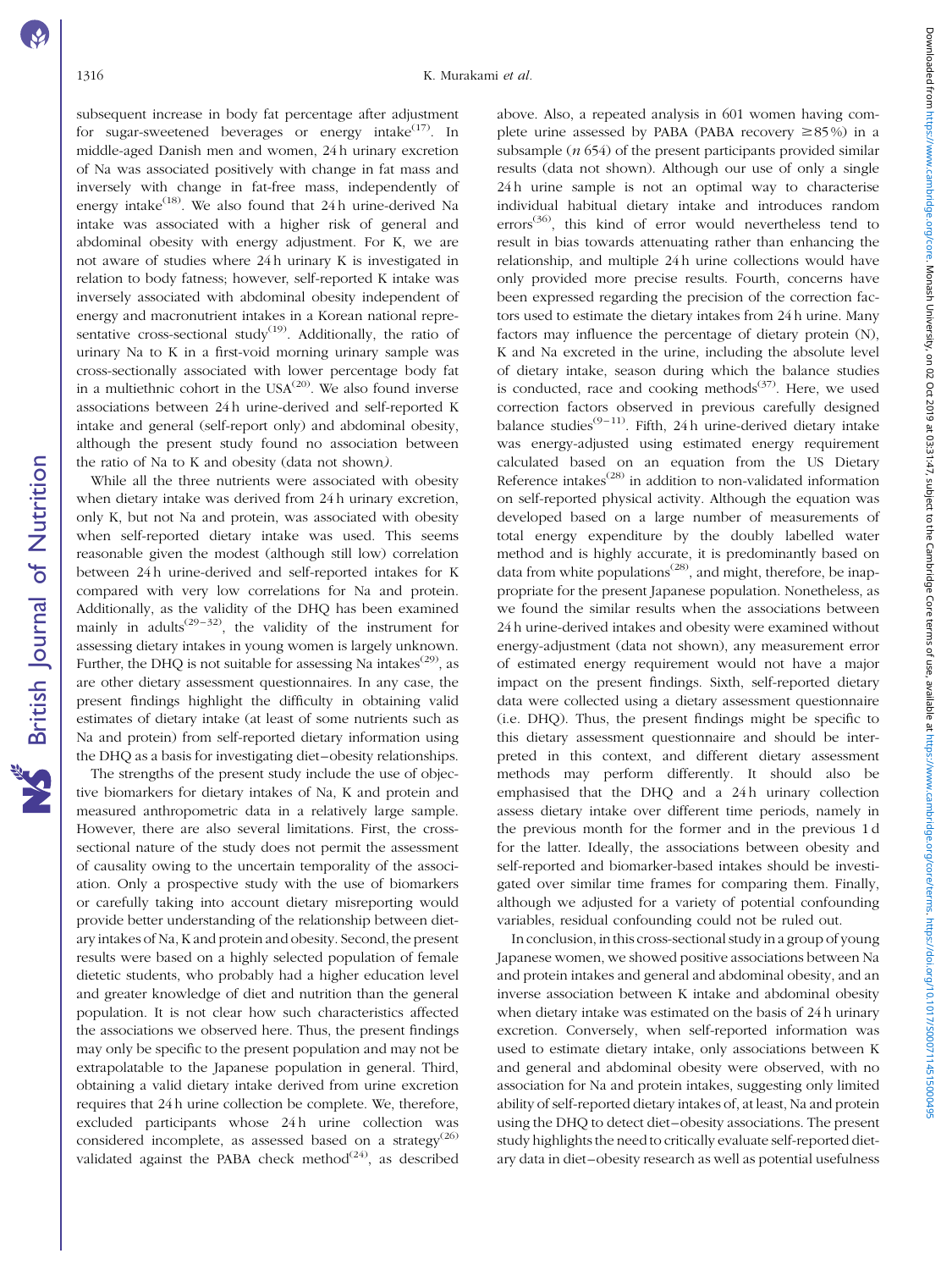of even a single 24 h urine collection. Further research using a self-reported instrument and a biomarker with the same reference period (e.g. multiple 24 h recalls and multiple 24 h urinary collections) would be of interest.

# Acknowledgements

The members of the Japan Dietetic Students' Study for Nutrition and Biomarkers Group (in addition to the authors) are as follows (affiliation at the time of data collection in parentheses): Mitsuyo Yamasaki, Yuko Hisatomi, Junko Soezima, and Kazumi Takedomi (Nishikyushu University); Toshiyuki Kohri and Naoko Kaba (Kinki University); Etsuko Uneoka (Otemae College of Nutrition); Hitomi Hayabuchi and Yoko Umeki (Fukuoka Women's University); Keiko Baba and Maiko Suzuki (Mie Chukyo University Junior College); Reiko Watanabe and Kanako Muramatsu (Niigata Women's College); Kazuko Ohki, Seigo Shiga, Hidemichi Ebisawa, and Masako Fuwa (Showa Women's University); Tomoko Watanabe, Ayuho Suzuki, and Fumiyo Kudo (Chiba College of Health Science); Katsumi Shibata, Tsutomu Fukuwatari, and Junko Hirose (The University of Shiga Prefecture); Toru Takahashi and Masako Kato (Mimasaka University); Toshinao Goda and Yoko Ichikawa (University of Shizuoka); Junko Suzuki, Yoko Niida, Satomi Morohashi, Chiaki Shimizu, and Naomi Takeuchi (Hokkaido Bunkyo University); Jun Oka and Tomoko Ide (Tokyo Kasei University); and Yoshiko Sugiyama and Mika Furuki (Minamikyushu University).

The present study was supported, in part, by grants from the Ministry of Health, Labour, and Welfare of Japan (S. S., grant numbers 200400526A, 200500555A, 200624013A and 200624013B). The Ministry of Health, Labour, and Welfare of Japan had no role in the design and analysis of the present study or in the writing of this article.

The authors' contributions are as follows: K. M. contributed to the concept and design of the survey, coordination of the fieldwork, data collection and management, hypothesis formulation, statistical analysis, data interpretation and manuscript writing; M. B. E. L. helped in writing of the manuscript; S. S. contributed to the concept and design of the survey, data collection and manuscript editing; K. U. contributed to the concept and design of the survey and data collection. All authors read and approved the final manuscript.

None of the authors has any conflict of interest.

### References

British Journal of Nutrition

**NS** British Journal of Nutrition

- 1. Livingstone MBE & Black AE (2003) Markers of the validity of reported energy intake. *J Nutr* 133, Suppl. 3, 895S-920S.
- 2. Subar AF, Kipnis V, Troiano RP, et al. (2003) Using intake biomarkers to evaluate the extent of dietary misreporting in a large sample of adults: the OPEN study. Am J Epidemiol 158, 1–13.
- 3. Tooze JA, Subar AF, Thompson FE, et al. (2004) Psychosocial predictors of energy underreporting in a large doubly labeled water study. Am J Clin Nutr 79, 795-804.
- 4. Rosell MS, Hellenius MLB, De Faire UH, et al. (2003) Associations between diet and the metabolic syndrome vary with the validity of dietary intake data. Am J Clin Nutr 78, 84-90.
- 5. Mattisson I, Wirfalt E, Aronsson CA, et al. (2005) Misreporting of energy: prevalence, characteristics of misreporters and influence on observed risk estimates in the Malmo Diet and Cancer cohort. Br J Nutr 94, 832-842.
- 6. Heitmann BL & Lissner L (1995) Dietary underreporting by obese individuals: is it specific or non-specific? BMJ 311, 986–989.
- 7. Goris AHC, Westerterp-Plantenga MS & Westerterp KR (2000) Undereating and underrecording of habitual food intake in obese men: selective underreporting of fat intake. Am J Clin Nutr 71, 130–134.
- 8. Poppitt SD, Swann D, Black AE, et al. (1998) Assessment of selective under-reporting of food intake by both obese and non-obese women in a metabolic facility. Int J Obes Relat Metab Disord 22, 303–311.
- 9. Bingham SA & Cummings JH (1985) Urine nitrogen as an independent validatory measure of dietary intake: a study of nitrogen balance in individuals consuming their normal diet. Am J Clin Nutr 42, 1276-1289.
- 10. Holbrook JT, Patterson KY, Bodner JE, et al. (1984) Sodium and potassium intake and balance in adults consuming self-selected diets. Am J Clin Nutr 40, 786-793.
- 11. Tasevska N, Runswick SA & Bingham SA (2006) Urinary potassium is as reliable as urinary nitrogen for use as a recovery biomarker in dietary studies of free living individuals. J Nutr 136, 1334–1340.
- 12. Michaelsen KF & Greer FR (2014) Protein needs early in life and long-term health. Am J Clin Nutr 99, 718S–722S.
- 13. Ankarfeldt MZ, Gottliebsen K, Angquist L, et al. (2015) Dietary protein and urinary nitrogen in relation to 6-year changes in fat mass and fat-free mass. Int J Obes (Lond)  $39$ , 162-168.
- 14. Yoon YS & Oh SW (2013) Sodium density and obesity; the Korea National Health and Nutrition Examination Survey 2007–2010. Eur J Clin Nutr 67, 141–146.
- 15. Hulthen L, Aurell M, Klingberg S, et al. (2010) Salt intake in young Swedish men. Public Health Nutr 13, 601-605.
- 16. Hoffmann IS & Cubeddu LX (2009) Salt and the metabolic syndrome. Nutr Metab Cardiovasc Dis 19, 123–128.
- 17. Libuda L, Kersting M & Alexy U (2012) Consumption of dietary salt measured by urinary sodium excretion and its association with body weight status in healthy children and adolescents. Public Health Nutr 15, 433-441.
- 18. Larsen SC, Angquist L, Sorensen TI, et al. (2013) 24 h Urinary sodium excretion and subsequent change in weight, waist circumference and body composition. PLOS ONE 8, e69689.
- 19. Shin D, Joh HK, Kim KH, et al. (2013) Benefits of potassium intake on metabolic syndrome: The Fourth Korean National Health and Nutrition Examination Survey (KNHANES IV). Atherosclerosis 230, 80–85.
- 20. Jain N, Minhajuddin AT, Neeland IJ, et al. (2014) Association of urinary sodium-to-potassium ratio with obesity in a multiethnic cohort. Am J Clin Nutr 99, 992–998.
- 21. Fonseca-Alaniz MH, Brito LC, Borges-Silva CN, et al. (2007) High dietary sodium intake increases white adipose tissue mass and plasma leptin in rats. Obesity 15, 2200–2208.
- 22. Murakami K, Sasaki S & Uenishi K (2012) The degree of misreporting of the energy-adjusted intake of protein, potassium, and sodium does not differ among under-, acceptable, and over-reporters of energy intake. Nutr Res 32, 741–750.
- 23. Vergnaud AC, Norat T, Romaguera D, et al. (2012) Fruit and vegetable consumption and prospective weight change in participants of the European Prospective Investigation into Cancer and Nutrition-Physical Activity, Nutrition, Alcohol, Cessation of Smoking, Eating Out of Home, and Obesity study. Am J Clin Nutr 95, 184-193.